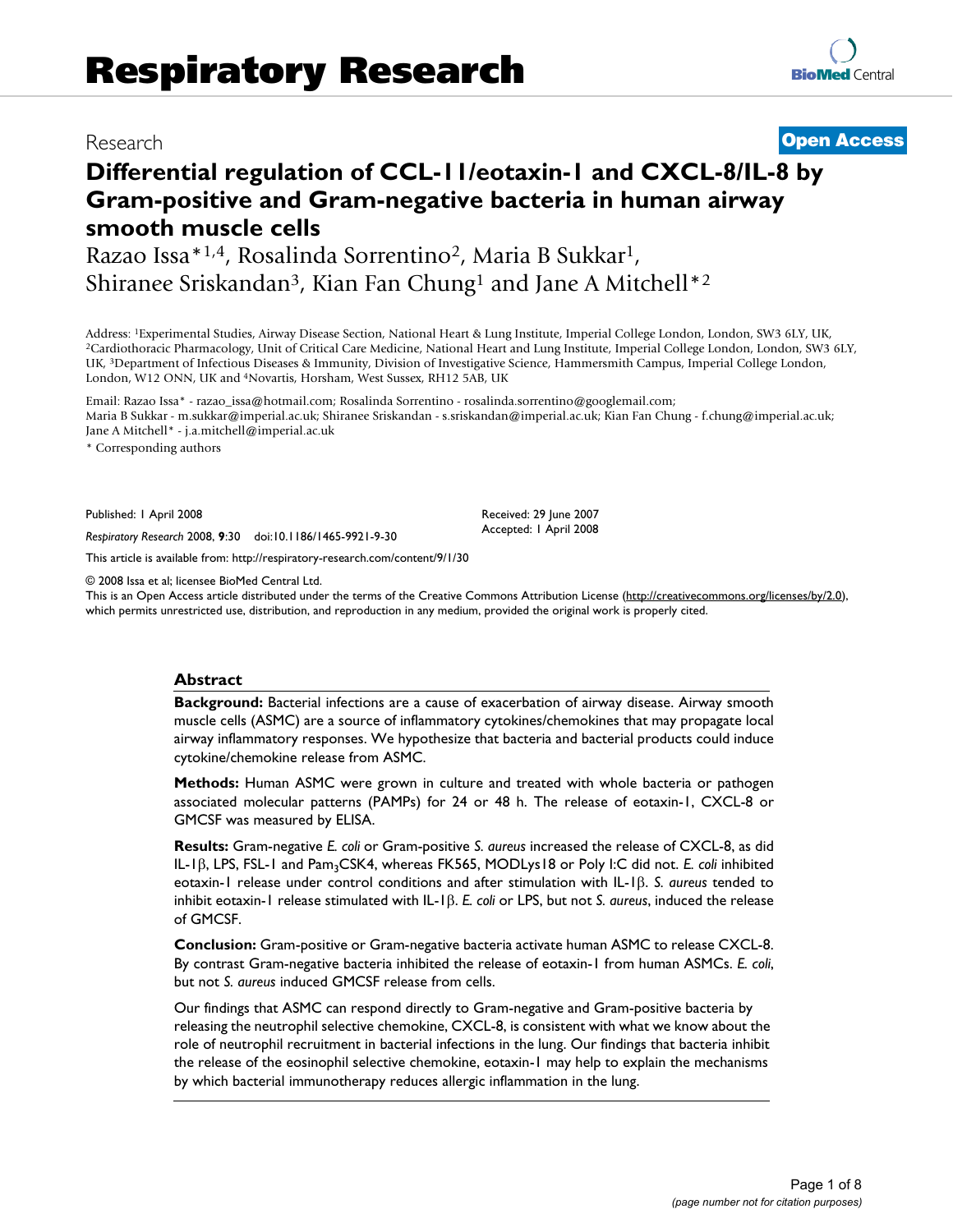### **Background**

In diseases such as asthma, the airway smooth muscle fulfills a contractile role. However, airway smooth muscle cells (ASMC) can also acquire a secretory phenotype with the ability to release inflammatory mediators including cytokines, chemokines [1-4], and lipid hormones [5] when stimulated with cytokines or oxidants [6,7].

The role of bacteria in airway inflammation is currently the subject of investigation. For example, bacterial infections may exacerbate asthmatic symptoms and eradication therapy appears to provide some therapeutic benefits [8,9]. On the other hand, low level inoculation immunotherapy with bacterial components may provide therapeutic benefit in the treatment of allergic asthma, presumably by redressing the balance between type1 (Th1; T helper 1) and type 2 inflammatory pathways [10]. In addition to asthma, it has been recognized for some time that bacterial infections are the underlying cause of exacerbations in some patients with COPD [11]. It is therefore important that we understand how bacteria and other pathogens are sensed by airway cells. Human ASMCs express Toll like receptors (TLRs), including TLR2 and TLR4 [12,13]. Stimulation of ASMCs with pathogen associated molecular patterns (PAMPs) including LPS induce either low or undetectable levels of cytokines [12-14], although the sensing of LPS, for example, by ASMCs can be enhanced dramatically by co-culture with monocytes [12]. However the effects of whole bacteria on release of cytokines from human ASMCs has not previously been studied. Moreover, the effect of bacteria or associated PAMPs on the eosinophil- selective chemokines released by airway smooth muscle is not completely understood.

In the current study we have used whole Gram-negative *Escherichia coli* and Gram-positive *Staphylococcus aureus* as model organisms, as well as a range of well characterized PAMPs, to compare directly their effects on the release of CXCL-8, which recruits neutrophils, and eotaxin-1, which recruits eosinophils. The level of GMCSF, which is active on both eosinophils or neutrophils was also measured.

## **Methods**

#### *Materials*

Eotaxin-1, CXCL-8 and GMCSF enzyme-linked immunosorbent assays (ELISA) DuoSet kits were purchased from R&D Systems (Abingdon, UK). The cell culture plastic ware was purchased from Falcon Labware (Becton Dickinson, Oxford, UK). The  $Pam_3CSK4$ , LPS and FSL-1 were purchased from Axxora (UK) Ltd (Nottingham, U.K). All other tissue culture reagents and chemicals were obtained from Sigma (Poole, UK) unless otherwise stated.

#### *Human airway smooth muscle cell isolation and culture*

Main lobar bronchi obtained from patients undergoing lung resection for carcinoma of the bronchus were used for dissecting human ASMC, as previously described [4]. Cells were maintained in Dulbecco's modified Eagle's medium (DMEM) containing 10% foetal calf serum FCS supplemented with sodium pyruvate, L-glutamine (2 mM), non-essential amino acids (1:100), penicillin (100 U ml<sup>-1</sup>)/streptomycin (100  $\mu$ g ml<sup>-1</sup>) and amphotericin B (1.5  $\mu$ g ml·<sup>1</sup>) in a humidified atmosphere at 37°C in air/  $CO<sub>2</sub>$  (95:5 % vol/vol). Confluent cells were passaged with 0.25% trypsin and 1 mM EDTA. Cells at passages 3–7 from 6 different donors were used in the studies described below. In pilot studies ASMC were initially characterized by positive immunostaining for calponin, smooth muscle α-actin and myosin heavy chain. There after they were characterized by their typical morphology and phenotype.

#### *Preparation of* **E. coli** *and* **S. aureus**

*E. coli*, reference strain 0111.B4, and *S. aureus* H380 were used. The *S. aureus* H380 was isolated from clinical blood culture and stored frozen in 15% glycerol. This was streaked onto agar plates prior to inoculation of single colonies into RPMI-1640 medium with 10% FCS and glutamine at 37°C overnight. The bacteria were pelleted by centrifugation at 800 × *g* then washed in sterile saline twice. The pellets were re-suspended in sterile saline. In order to quantify the cell density, aliquots of the bacterial suspension were serially diluted and plated onto agar. The bacteria in the bacterial suspensions were killed by heat treatment for 45 min at 80°C. The resultant suspensions were plated to confirm the sterility. Suspensions were adjusted to  $10^{10} - 10^{12}$  colony-forming units (CFUml<sup>-1</sup>) and then frozen with 20% glycerol in aliquots before use in cell culture experiments.

#### *ELISAs*

Measurement of GMCSF, CXCL-8 and eotaxin-1 in culture supernatants was performed using ELISA DuoSets according to manufactures' instructions (R&D Systems, Abingdon, UK). Supernatants were stored at -80°C prior to assay.

#### *Flow cytometric analysis of TLR2 and TLR4 surface expression human SMC*

To determine cell-surface TLR expression,  $4 \times 10^4$  cells fixed in 3.2% formaldehyde were preincubated in 50 μL of staining buffer (0.5% BSA and 0.1% sodium azide in PBS) containing 10% human serum and 30 μg of human IgG (Sigma) for 30 minutes on ice to block Ig receptors as described previously, [13]. Briefly phycoerythrin-conjugated anti-human TLR2 (clone TL2.1) or TLR4 (clone HTA125), or the relevant phycoerythrin-conjugated isotype control antibodies (IgG2a,κ or IgG1,κ; 0.75 μg each; eBioscience, San Diego, Calif) were then added, and the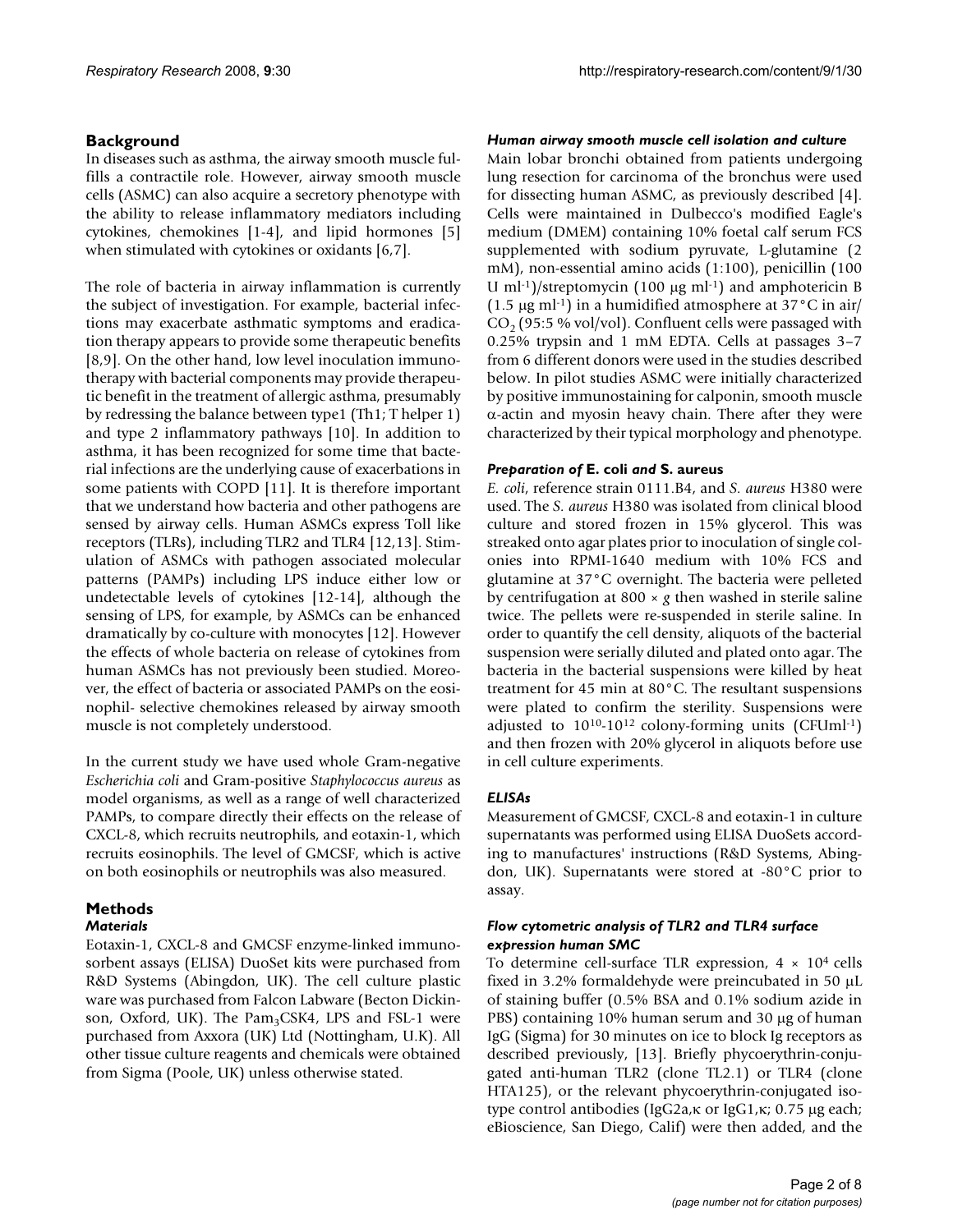cells were incubated for a further 60 minutes on ice. A FACScan flow cytometer (Becton Dickinson Immunocytometry Systems [BIDS], Oxford, United Kingdom) was used, and typically 10,000 events were acquired in the viable cell region of the forward light scatter/side light scatter plots. Analysis was performed with CELLQuest software (BIDS). The fluorescence signal was calculated as the geometric mean fluorescence intensity of the gated ASMC population.

#### *Effect of whole bacteria on Eotaxin-1, CXCL-8, and GMCSF release*

Human ASMC were plated at seeding density of  $1 \times 10^4$ cells/cm2 onto 96 well plates. Confluent cells were cultured in DMEM containing sodium pyruvate [4], Lglutamine (2 mM), 10% foetal calf serum, penicillin (100 U ml<sup>-1</sup>)/streptomycin (1  $\mu$ g ml<sup>-1</sup>), amphotericin B (1,5  $\mu$ g ml-1). Cells were treated in triplicate with either medium only or a model organism for Gram-negative bacteria, (*E. coli* 106–108 CFU ml-1), or Gram-positive bacteria, (*S. aureus*, 106–108 CFU ml-1l), for 24 or 48 hours (h) at 37°C in an atmosphere of  $CO<sub>2</sub>$ . The supernatants were collected and stored at -80°C to measure the levels of eotaxin-1, CXCL-8, and GMCSF release by using DuoSet ELISA kit (R&D Systems) according to the manufacturers' instructions. The samples were diluted until the cytokine level was within the linear range of the standard curve whenever it was required.

#### *Effect of selective TLR2 and TLR4 ligands on chemokine release*

Confluent cells were treated in triplicate with either medium only or with relevant PAMPs for TLR4 (LPS,  $0.01-1$  μg ml<sup>-1</sup>), TLR2/TLR1 (Pam<sub>3</sub>CSK4), TLR2/TLR6 (FSL-1, 10–1000 ng ml-1), NOD1 (FK565, 10 nM and 100 nM) or NOD2 (MDPLys18, 10 nM and 100 nM) for 24 h or 48 h at 37 $^{\circ}$ C in a CO<sub>2</sub> incubator.

#### *Effect of whole bacteria or TLR2/TLR4 ligand on IL-1*β *induced chemokine release*

Confluent cells were treated with Gram-negative (*E. coli*, 107–108 CFU ml-1), Gram-positive (*S. aureus*, 107–108 CFU ml-1), LPS (0.01–1 μg ml-1l) or FK565, 10 nM and 100 nM)I in the presence and absence of IL-1β (1 ng ml-1) for 24 h before chemokines were measured in the supernatant as described above.

#### *Effect of selective TLR3 ligand Poly I:C on chemokine release*

Cells were treated in triplicate with either medium only or with Poly I:C (0.01 -10  $\mu$ g/ml) alone or Poly I:C (1 or  $\mu$ g/ ml) in the presence of *E. coli* (106 CFU ml-1), *S. aureus* (106 CFU ml<sup>-1</sup>) or LPS at 0.01  $\mu$ g ml<sup>-1</sup> for 24 h before chemokine release was measured as described earlier.

#### *Cell number and cell viability*

The cell viability was assessed by the mitochondrialdependent reduction of MTT to formazan on the remaining cells following all treatments mentioned above. Briefly, following the removal of supernatant, the remaining cells were incubated with 1 mg ml-1 MTT in serum free medium at 37°C for 15 min. The MTT was removed and DMSO was added. The OD was read at 550 nm.

#### *Data and Statistical Analysis*

Data are presented as mean ± SEM. Data were compared using one-way analysis of variance (ANOVA) followed by Newman-Keuls post-hoc t-test to determine statistical differences after multiple comparisons using Prism software. A probability value of less than 0.05 was considered significant.

#### **Results**

#### *Effect of Gram-negative* **E. coli** *and associated PAMPs on release of CXCL-8*

*E. coli* activates PRRs including TLR4 and NOD1. LPS is a PAMP for TLR4 and FK565 is a PAMP for NOD1. Under control culture conditions, human ASMCs released relatively low, but detectable levels of CXCL-8. When *E. coli* (106 to 108 CFU ml-1) was added to human ASMCs, the release of CXCL-8 was increased at 24 (Figure 1) or 48 hours (table 1). In line with this, cells stimulated with LPS  $(0.01 \text{ to } 1 \text{ µg ml-1})$  released increased levels of CXCL-8 (Figure 1; table 1). By contrast, FK565 (10 to 100 nM), did not affect CXCL-8 release when administered alone (Figure 1). In separate experiments, it was noted that FK565 had no interaction with LPS in the release of CXCL-8 from human ASMCs (control,  $48.39 \pm 17.9$ ; plus LPS,  $161.7 \pm$ 21.9; plus FK565, 23.07 ± 8.3 LPS+FK565, 123.9 ± 17.3, n  $= 3$ .

#### *Effect of Gram-positive* **S. aureus** *and associated PAMPs on release of CXCL-8 from human ASMCs*

*S. aureus* activates PRRs including TLR2/TLR1, TLR2/TLR6 and NOD2. Pam<sub>3</sub>CSK4, FSL-1 and MDPLys18 are PAMPs for TLR2/TLR1, TLR2/TLR6 and NOD2 respectively. *S. aureus* (106 to 108 CFU ml-1) stimulated the release of CXCL-8 from human ASMCs at 24 (Figure 1) and 48 h (table 1). Similarly  $Pam_3CSK4$  (3 to 300 ng ml<sup>-1</sup>) or FSL-1 (10 to 1000 ng ml-1) increased the release of CXCL-8 at 24 (Figure 1) and 48 h (table 2). By contrast, MDPLys18 (10 to 100 ng ml-1) had no significant effect on the release of CXCL-8 (Figure 1).

#### *Effect of Gram-negative* **E. coli** *and associated PAMPs on release of eotaxin-1 from human ASMCs*

Under control culture conditions, ASMCs released relatively low or undetectable levels of eotaxin-1. When *E. coli*  $(10^6 \text{ to } 10^8 \text{ CFU ml-1})$  was added to human ASMCs, in experiments from cells of donors where 'basal' levels were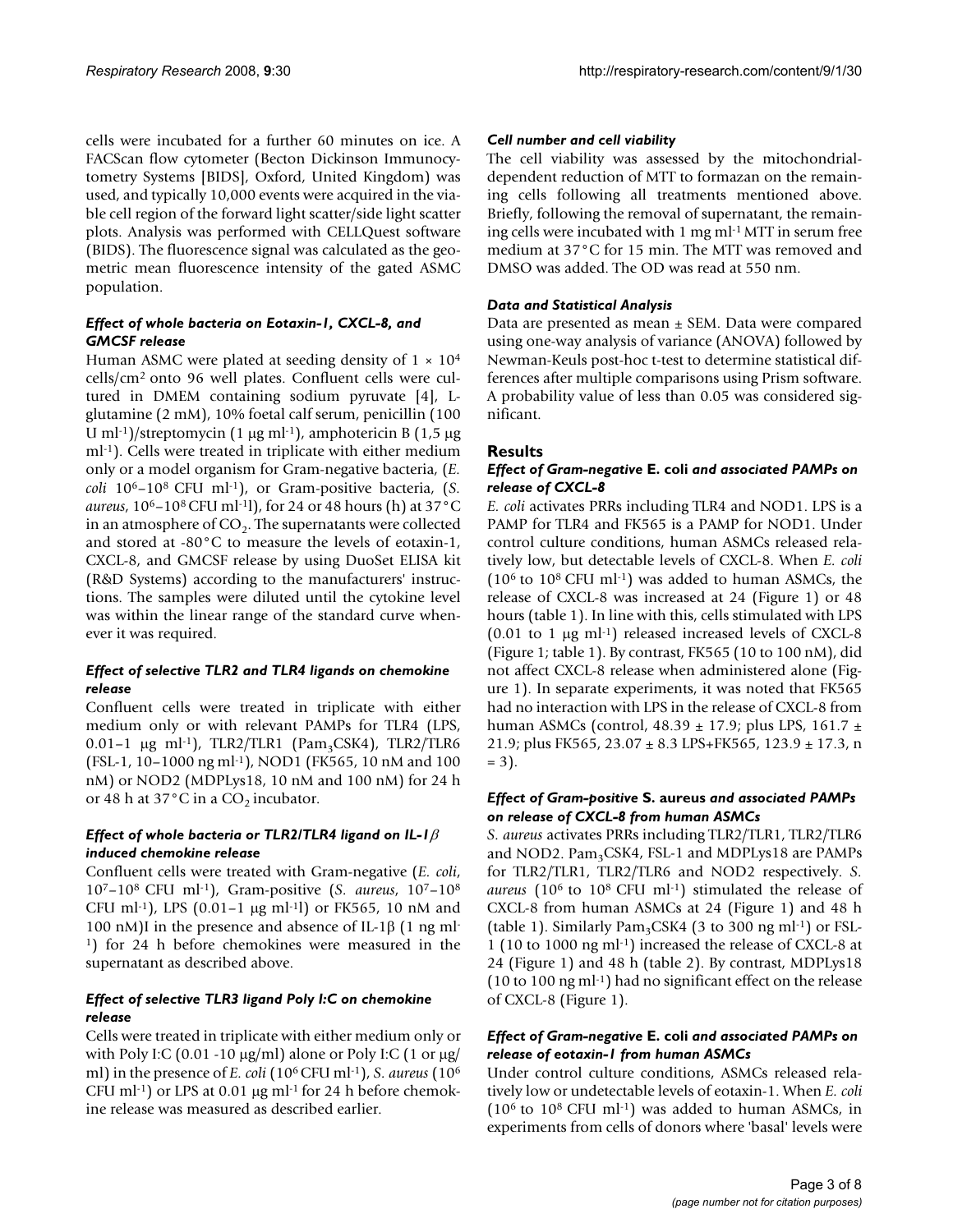

#### Effect of bacteria and associated PAMPs on **Figure 1** CXCL-8 release from human ASMCs over 24 h

**Effect of bacteria and associated PAMPs on CXCL-8 release from human ASMCs over 24 h.** Panel A, human ASMCs treated with Gram-negative bacteria, LPS or FK565. Panel B, cells treated with Gram-positive bacteria, Pam<sub>3</sub>CSK4, FSL-1, MDPLys18. Data represent mean  $\pm$  SEM for triplicate of three different donors. \* p < 0.05; \*\*p < 0.01; \*\*p < 0.001 compared with un-stimulated control (medium only).

detectable, a reduction in 'basal' release was noted (data not shown). In subsequent experiments, cells were stimulated with IL-1β in order to induce eotaxin-1 release and the effects of co- treatment with bacteria or PAMPs were studied. *E. coli* induced a concentration dependent reduction in the release of eotaxin-1 stimulated with IL-1β. This was significant at 10<sup>8</sup> CFU ml<sup>-1</sup> (Figure 2). Neither LPS, nor FK565 given alone or in combination affected the release of eotaxin-1 induced by IL-1β (data not shown).

#### *Effect of Gram-positive* **S. aureus** *and associated PAMPs on release of eotaxin-1 from human ASMCs*

Similar to observations with *E. coli*, *S. aureus* (107 and 108 CFU ml-1) did not induce the release of eotaxin-1 from human ASMCs (Figure 2). Furthermore, when cells were co-stimulated with IL-1β, *S. aureus* tended to reduce eotaxin-1 release, although this did not reach statistical significance (Figure 2). In line with observations from

| <b>Treatments</b>                | <b>Concentrations</b> | Mean $\pm$ s.e.m  |
|----------------------------------|-----------------------|-------------------|
| control                          | 0                     | $298 \pm 71.17$   |
| E. coli (CFU ml-1)               | 10 <sup>6</sup>       | $4566 + 1218$     |
|                                  | 107                   | 7060 ± 1866       |
|                                  | 108                   | $17130 \pm 5373$  |
| LPS ( $\mu$ g ml <sup>-1</sup> ) | 0.01                  | $2500 + 739.5$    |
|                                  | 0.1                   | $4392 \pm 1131$   |
|                                  | ı                     | $4217 \pm 1050$   |
| FK565 (10 nM)                    | 10                    | $177.3 + 88.16$   |
|                                  | 100                   | $150.8 \pm 67.31$ |

Effect of Gram-negative bacteria and associated PAMPs on CXCL-8 release from human ASMCs over 48 h. ASMCs were treated with either bacteria Gram-negative *E. coli*, (10<sup>6</sup>-10<sup>8</sup> CFU ml<sup>-1</sup>), LPS, (0.01-1 μg ml-1) or FK565, (10 nM and 100 nM). The data represent the mean ± SEM from triplicate of three different donors.

| <b>Treatments</b>              | <b>Concentrations</b> | Mean ± s.e.m      |
|--------------------------------|-----------------------|-------------------|
| control                        | 0                     | $248.3 \pm 76.44$ |
| S. aureus (CFU ml-1)           | 106                   | $328.8 + 132.1$   |
|                                | 107                   | $170.0 + 56.09$   |
|                                | 108                   | $2564 \pm 1062$   |
| PAM $3$ (ng ml <sup>-1</sup> ) | 3                     | $405.3 \pm 103.0$ |
|                                | 30                    | $2108 \pm 531.5$  |
|                                | 300                   | 7994 ± 2178.0     |
| $FSLI$ (ng ml-1)               | 10                    | $370.6 \pm 144.4$ |
|                                | 100                   | $509.0 \pm 214.4$ |
|                                | 1000                  | $3792 + 1379$     |
| MDPLys18 (10 nM)               | 10                    | $218.1 \pm 95.11$ |
|                                | 100                   | $444.1 \pm 143.1$ |

Effect of Gram-positive bacteria and associated PAMPs on CXCL-8 release from human ASMCs over 48 h. ASMCs were treated either Gram-positive bacteria *S. aureus*, (10<sup>6</sup>-10<sup>8</sup> CFU ml<sup>-1</sup>), Pam<sub>3</sub>CSK4 (3 -300 ng ml-1), FSL-1, (10 – 1000 ng ml-1) or MDPLys18 (10 nM and 100 nM). The data represent the mean ± SEM of triplicate of three different donors.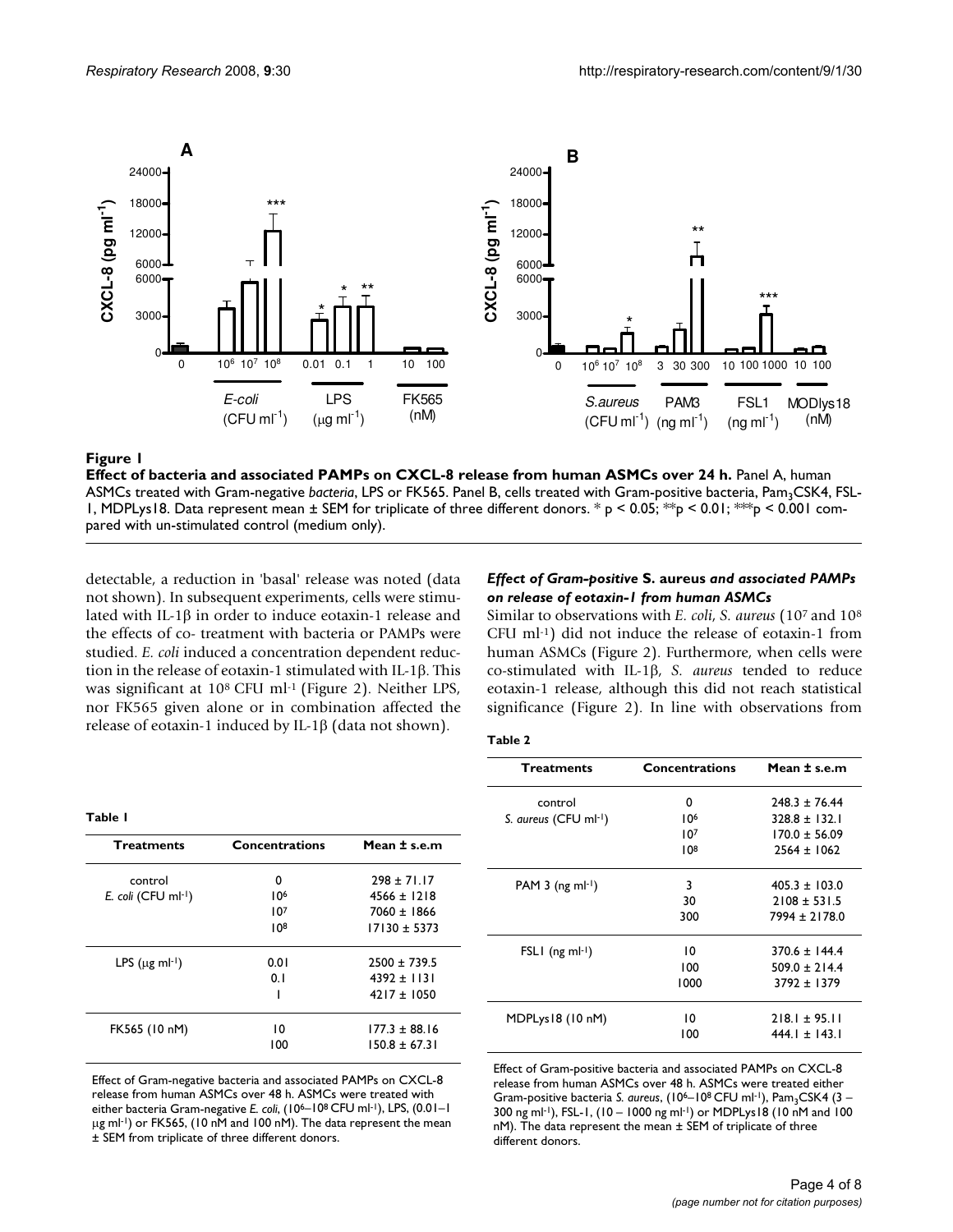

Effect of Gram-negative or Gram-positive bacteria on eotaxin-1 release in human ASMC over 24 h **Figure 2 Effect of Gram-negative or Gram-positive bacteria on eotaxin-1 release in human ASMC over 24 h.** ASMCs were treated with *E. coli* (panel A), or *S. aureus* (panel B) in the present or absent of IL-1β (1 ng ml-1). Data are mean ± SEM.; from triplicate of three different donors.  $* p < 0.05$  compared with control (cell stimulated with IL-1 $\beta$  only).

whole bacteria, neither Pam<sub>3</sub>CSK4 nor FSL-1 nor MDPLys18 affected eotaxin-1 release by human ASMCs (data not shown).

#### *Effect of Gram-negative* **E. coli** *or Gram-positive* **S. aureus**  *bacteria on GMCSF release by human ASMCs*

Under control culture conditions, human ASMCs released low or undetectable levels of GMCSF. Stimulation of cells with *E. coli* (10<sup>7</sup> and 10<sup>8</sup> CFU ml<sup>-1</sup>) induced increased release of GMCSF (Figure 3). However, *S. aureus* (107 or 108 CFU ml-1) had no effect on the release of GMCSF (Figure 3). In the presence of IL-1β, GMCSF release was increased. Neither *E. coli* nor *S. aureus* had any additional effect on GMCSF release in cells stimulated with IL-1β (Figure 3).

*Effect of Poly I:C on chemokine release by human ASMCs* Viral PAMPs activate intracellular PRRs. Poly I:C is a synthetic form of viral dsRNA and a selective ligand for TLR3. Poly I:C (0.01 -10 μg/ml) had no effect on the release of CXCL-8 or eotaxin-1 from human ASMCs stimulated for 24 h (data not shown). When cells were co-treated with



### **Figure 3**

**Effect of bacteria on GMCSF release from human ASMCs over 24 h.** ASMCs treated with Gram-negative bacteria, *E. coli*, (panel A), or Gram-positive bacteria *S. aureus* (panel B) in the presence or absence of IL-1β (1 ng ml-1). The data represent the mean  $\pm$  SEM of triplicate of three different donors. \*\*\*p < 0.001 compared with un-stimulated control (medium only).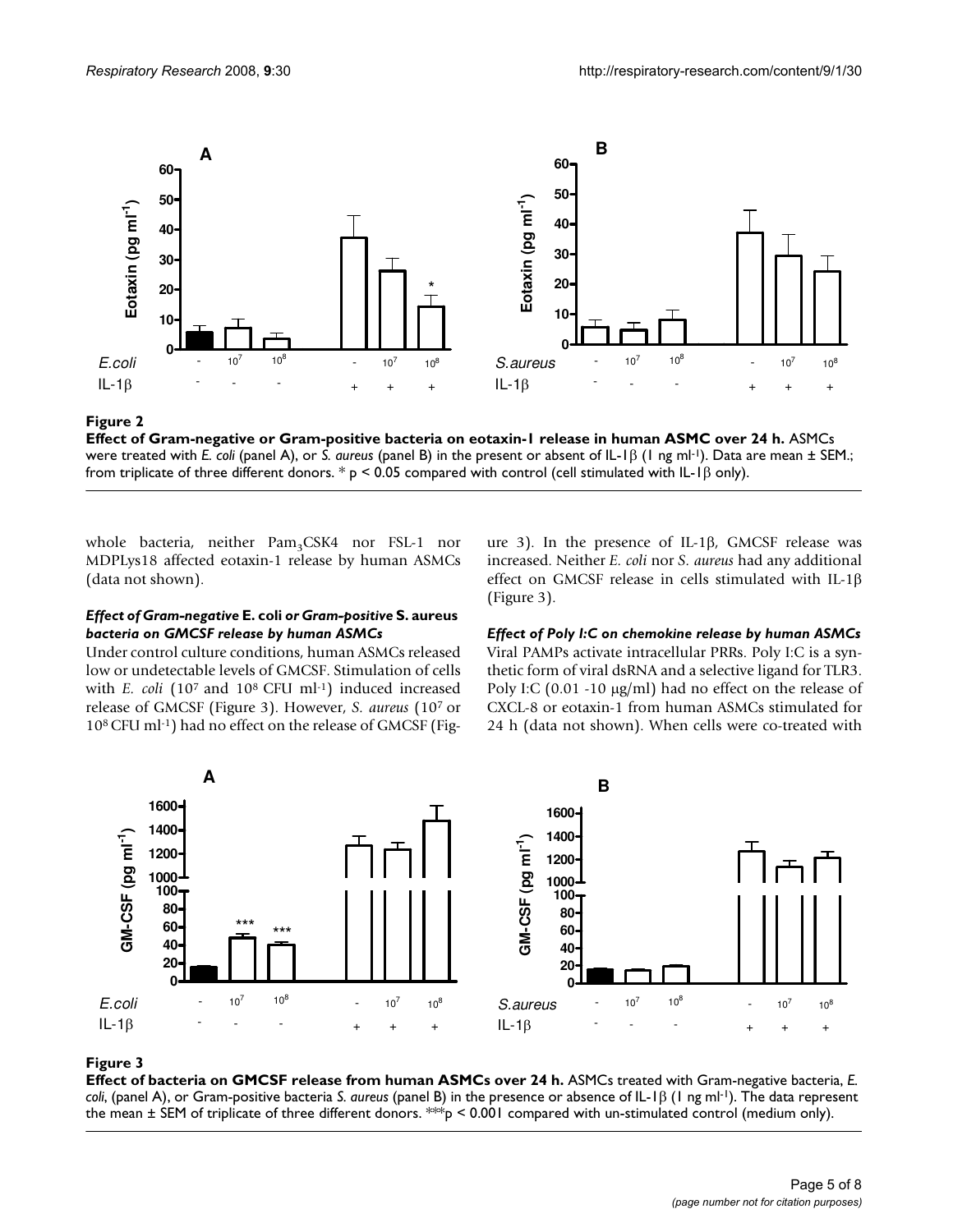

#### **Figure 4**

**Effect of selective Poly I:C on chemokine release from human ASMC.** ASMCs were treated in triplicate for 24 h with either medium only or with TLR3 (Poly I:C) alone or in the present of Gram-negative bacteria, *E. coli*, or Gram-positive bacteria, *S. aureus* or LPS (Panels A&B). The data represent the mean ± SEM of three different donors.

Poly I:C and LPS, *E. coli* or *S. aureus* there was a tendency, which did not reach statistical significance, for eotaxin-1 and CXCL-8 to be increased (Figure 4).

#### *Expression of TLR2 and TLR4 by human ASMCs*

As we have shown previously [13], human ASMCs express detectable levels of TLR2 or TLR4 (Table 3). Incubation of cells with whole Gram-positive or Gram-negative bacteria did not significantly alter levels of TLR expression (Table 3).

### **Discussion**

In the current study we demonstrate that human ASMCs respond directly to Gram-negative or Gram-positive bacteria. We also show that there is a differential relationship between the release of CXCL-8 and eotaxin-1 by these cells when stimulated with bacteria.

Gram-negative *E. coli* or Gram-positive *S. aureus* activated human ASMCs to release CXCL-8. CXCL-8 is a potent che-

#### **Table 3**

| <b>Treatments</b> | TLR2 (MFIr)    | TLR4 (MFIr)     |
|-------------------|----------------|-----------------|
| control           | $1.34 \pm 0.1$ | $1.81 \pm 0.1$  |
| E. coli           | $1.4 \pm 0.03$ | $1.66 \pm 0.1$  |
| S. aureus         | $1.3 \pm 0.05$ | $1.59 \pm 0.04$ |

Flow-cytometric analysis of cell surface TLR2 and TLR4 protein in human ASMC. Cells were treated with *E. Coli or S. Aureus* (108 CFU/ ml) for 48 hrs. Data is expressed as ratio of mean fluorescence intensity (MFIr) of cells stained with specific TLR2 or TLR4 antibodies and cells stained with the relevant isotype control antibodies. The data is the mean  $\pm$  SEM of n = 3-4 ASMC donors.

moatractant for neutrophils. Recruitment of neutrophils is an early event at the site of bacterial infection and these observations identify an innate immune function of ASMCs which may be relevant in conditions such as asthma or COPD.

In most cells, the effects of Gram-negative bacteria can be mimicked by LPS, which activates TLR4 [15]. Gram-negative bacteria also contain peptidoglycan which can activate NOD receptors. The effect of *E. coli* on CXCL-8 by human airway smooth muscle cells was mimicked by LPS, but not by FK565, which activates NOD1 receptors. In some cell types LPS synergizes with FK565 to activate cells [16,17]. However, in the current study using ASMCs, we found no evidence for interaction between these two pathways. These observations suggest that the ability of Gram-negative *E. coli* to stimulate airway smooth muscle cells to release CXCL-8 is mediated by TLR4 and not NOD1 receptor activation.

Gram-positive bacteria contain PAMPs for TLR2, which can heterodimerize with either TLR1 or TLR6 [18]. In our hands, activation of either the TLR2/TLR1, with  $Pam_3CSK4$  or TLR2/TLR6, with FSL-1 resulted in a stimulation of ASMCs and release of CXCL-8. Peptidoglycan from Gram-positive bacteria activates mainly NOD2 [16,19]. MDPLys18 which is a selective ligand for NOD2, had no effect on CXCL-8 release by airway smooth muscle cell; these observations suggest that the effects of *S. aureus* on airway smooth muscle are mediated by TLR2 and not by NOD receptor activation.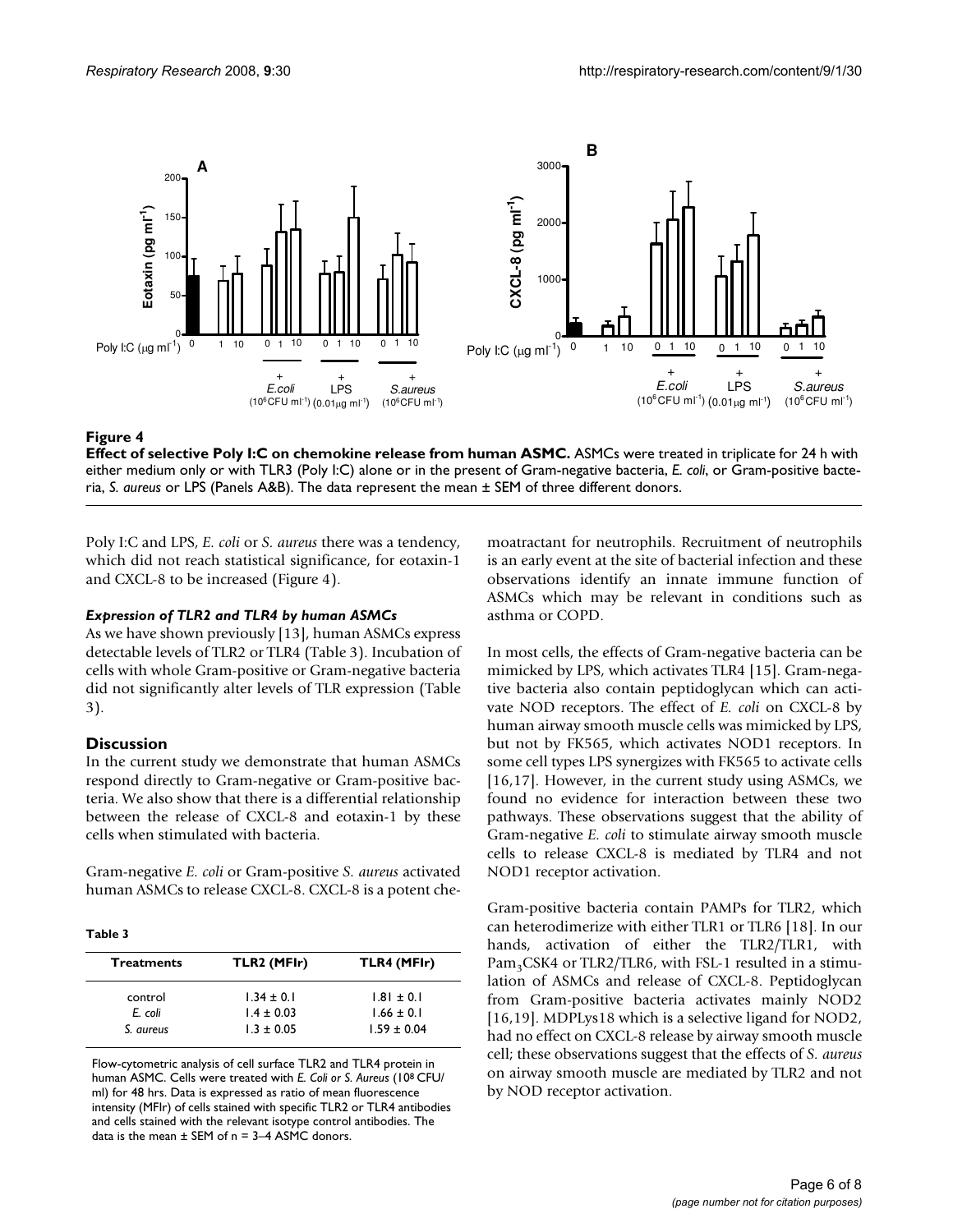Interestingly, by contrast to results with CXCL-8, we found that *E. coli*, but not *S. aureus*, increased the release of GMCSF by human airway smooth muscle cells. In other cells, the effects of *E. coli* are mediated principally by TLR4 and those of *S. aureus* by TLR2 [20]. TLR4 recruits both TRIF/TRAM and MyD88/MAL adapter protein pathways. TLR2, on the other hand, recruits MyD88/MAL only. It may well be, therefore, that CXCL-8 is a MyD88/MALdependent gene whereas GMCSF, like M-CSF [21], or NOSII [22,23], is independent of the MyD88 pathway and is mediated by TRIF/TRAM.

By contrast to results obtained with CXCL-8, we found that bacteria did not stimulate the release of eotaxin-1. In fact, in cells co-treated with IL-1β, Gram-negative *E. coli* inhibited eotaxin-1 release. A similar trend was seen for cells stimulated with IL-1β and *S. aureus*. If the observations we make here with cells *in vitro* translate to the *in vivo* situation, we may expect bacteria to reduce eotaxin-1 in the airways, limit the numbers of eosinophils recruited and reduce the associated respiratory symptoms in allergic airway disease. Interestingly, recent studies have shown that bacterial DNA immunotherapy can successfully inhibit eosinophil recruitment into the airways in models of allergic lung disease [24]. In the current study, we found that the inhibitory effects of *E. coli*, on eotaxin-1 release were not mimicked by LPS or by FK565 in our experimental conditions. Whilst not tested directly, our observations are consistent with the effects of *E. coli* on eotaxin-1 release being mediated by DNA and not by TLR4 or NOD receptors. Our data shows that treatment of cells with Poly:IC did not induce CXCL-8 or eotaxin release. We have shown previously that Poly I:C at a concentration of 25 μg/ml induced the release of eotaxin and IL-8 from airway smooth muscle cells [13], but in the current study, we did not find an effect of Poly I:C at 10 μg/ ml although eotaxin release has been reported at this concentration [25]. This may be due to the fact that we treated the cells under different conditions, that is, in the presence of serum, while the other studies used serum-free conditions.

It is important to note that the observations we report here may well have important implications for other respiratory conditions in which bacterial infections are prevalent such as cystic fibrosis. In cystic fibrosis, colonisation of the lungs with bacteria is known to contribute to exacerbations. Moreover, remodelling of airway smooth muscle in this condition [26-28] may lead to an alteration in the balance of chemokine release in response to bacteria.

#### **Conclusion**

We show that whole Gram-positive or Gram-negative bacteria activate human airway smooth muscle cells to release CXCL-8. Using selective PAMPs, we establish that the effects of whole bacteria on CXCL-8 are likely to be mediated by TLRs and not by NOD receptors. By contrast to CXCL-8, we found that bacteria inhibited the release of eotaxin-1 from human ASMCs. In the case of eotaxin-1 release, the effects of Gram-negative bacteria did not appear to be mediated by TLR4 or NOD pathways. These observations establish a clear but complex innate immune function of ASMCs with regard to bacterial infections.

#### **Abbreviations**

ASMC: airway smooth muscle cells, *E. coli*: *Escherichia coli*, ELISA: Enzyme-linked immunosorbent assays, IL-1β : Interlukin-1β, LPS: lipopolysaccharide, MTT: (3- [4,5 dimethylthiazol-2-yl]-2,5-diphenyltetrazolium bromide), PAM3: Pam<sub>3</sub> Cys-Ser-(Lys)4, *S. aureus*, *Staphylococcus aureus*, TLR: Toll-like receptors

#### **Competing interests**

The author(s) declare that they have no competing interests.

#### **Authors' contributions**

RI is the first author to this study and was responsible for the overall collation of the work and had the drive to initiate and complete the study. RI and RS participated in the design and coordination of the study, analyzed the results and helped in drafting the paper. They also contributed to the drafting of the revised manuscript. MS contribution came after the initial review from the journal and included the design, execution and analysis of the experiments showing TLR expression by FACS analysis. MS also contributed to the drafting of the revised manuscript and control data showing that anti-TLR antibodies are unreliable tools for the specific block of responses, this information was included in the response to reviewers. SS provided expert advice and guidance for the overall project, particularly the relevance of this work to the field and was also specifically responsible for all information and concepts relating to the usage of whole bacteria. JAM worked closely with RI at the initial stages and throughout the course of this study. JAM, together with RI, was responsible for the initial draft of the manuscript and design of the basic study. KFC conceived of the study in general terms with JAM and RI. KFC participated in its design and coordination, helped with interpretation of data and the drafting of the manuscript. All authors have read and approved the manuscript.

#### **Acknowledgements**

This work was supported by a Program Grant, from the Wellcome Trust (KFC), the British Heart Foundation (JAM) and an unconditional educational award from E. Lilly (JAM).